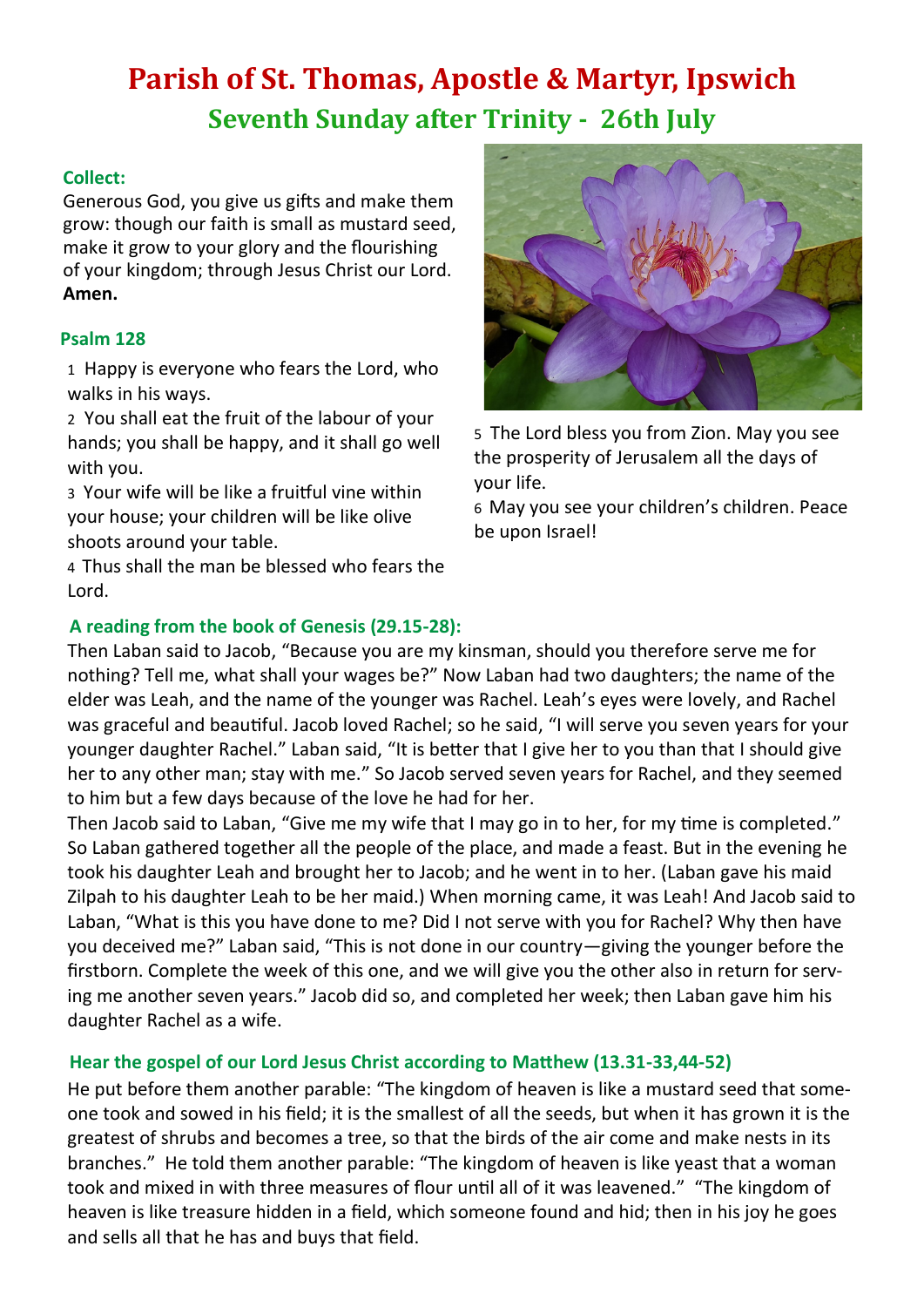Again, the kingdom of heaven is like a merchant in search of fine pearls; on finding one pearl of great value, he went and sold all that he had and bought it. Again, the kingdom of heaven is like a net that was thrown into the sea and caught fish of every kind; when it was full, they drew it ashore, sat down, and put the good into baskets but threw out the bad. So it will be at the end of the age. The angels will come out and separate the evil from the righteous and throw them into the furnace of fire, where there will be weeping and gnashing of teeth.

"Have you understood all this?" They answered, "Yes." And he said to them, "Therefore every scribe who has been trained for the kingdom of heaven is like the master of a household who brings out of his treasure what is new and what is old."

**This is the gospel of the Lord.** *Praise to you, o Christ.*

#### **Reflection:**



In lockdown, I learned to make challah bread as I like it very much, and I couldn't go to the market to buy it anymore. I use 7g of dried yeast – a small amount of tiny little grains. These tiny grains, with some water, sugar, flour and eggs produce the most beautiful dough, and then bread. I love it, when during the proofing, the dough doubles its size and fills the whole bowl.

Today's gospel reading from Matthew includes several parables of the kingdom of heaven, and they are all about things we use in everyday life, one of them about the difference a tiny amount of yeast makes to bake beautiful bread.

I wonder, when we think of the kingdom of heaven, do we think of it as being part of our everyday lives or as something that we only find in church or when we worship, or we have to wait until we die? If that's the case, we may think the kingdom of heaven might be quite boring, unless we love being in church or worshipping all the time. So, we may keep 'God' for that bit, but the rest of our lives we prefer to keep separate from God, to be able to carry on doing the things we really enjoy.

 Jesus is showing us something quite different. He often makes the point that the kingdom of heaven is right among us, everyday, where we are, in our everyday lives. It's in us, in our hearts, with tiny seeds or grains of yeast, such as love – the self-giving variety-, or kindness, patience, compassion, forgiveness, generosity. And these tiny seeds of love & goodness, put into practice, create the kingdom of heaven among us. So, to give a couple of examples: since Covid19, many more people have been buying extra food to give to the foodbanks, thinking of others and acting on it – that's a bit of the kingdom of heaven. Or, someone who hadn't talked to their sibling for a whole year, decided to give them a ring, realising that life is too precious to hang on to grudges. Or, a parent has time to sit down with their child, enjoy doing something creative together, cherishing each other's presence; or someone was so grateful for the treatment they received in hospital that they decided to give something back to the NHS through sponsored walking in their garden. Their grain of gratitude inspired millions of people to support him, and so he raised £30 mill for the NHS – a bit of the kingdom of heaven among us.

Jesus is encouraging us to be so excited by the kingdom of heaven and the fact, that we can be a big part of it, that he wants us to make it the aim of our lives; to allow the good seeds in our hearts to bear fruit; to notice when we are blessed through them and to allow our gratitude to spill over and create more and more good seeds and fruit. Everyday life has its challenges, its struggles, its doubts and pain. But we all know, that little things, small actions make a huge difference and that we are not alone. Jesus encourages us to trust God and to notice them, to be thankful for them and allow our gratitude and love to grow the kingdom among us.

Everytime now, when I make challah bread I will think of heaven. I will give thanks not just for the bread, but for everyone and all that enriches my life, for the one who gives it all, and the people I can share it with, especially when lockdown comes to an end. **Revellutta Revellutta**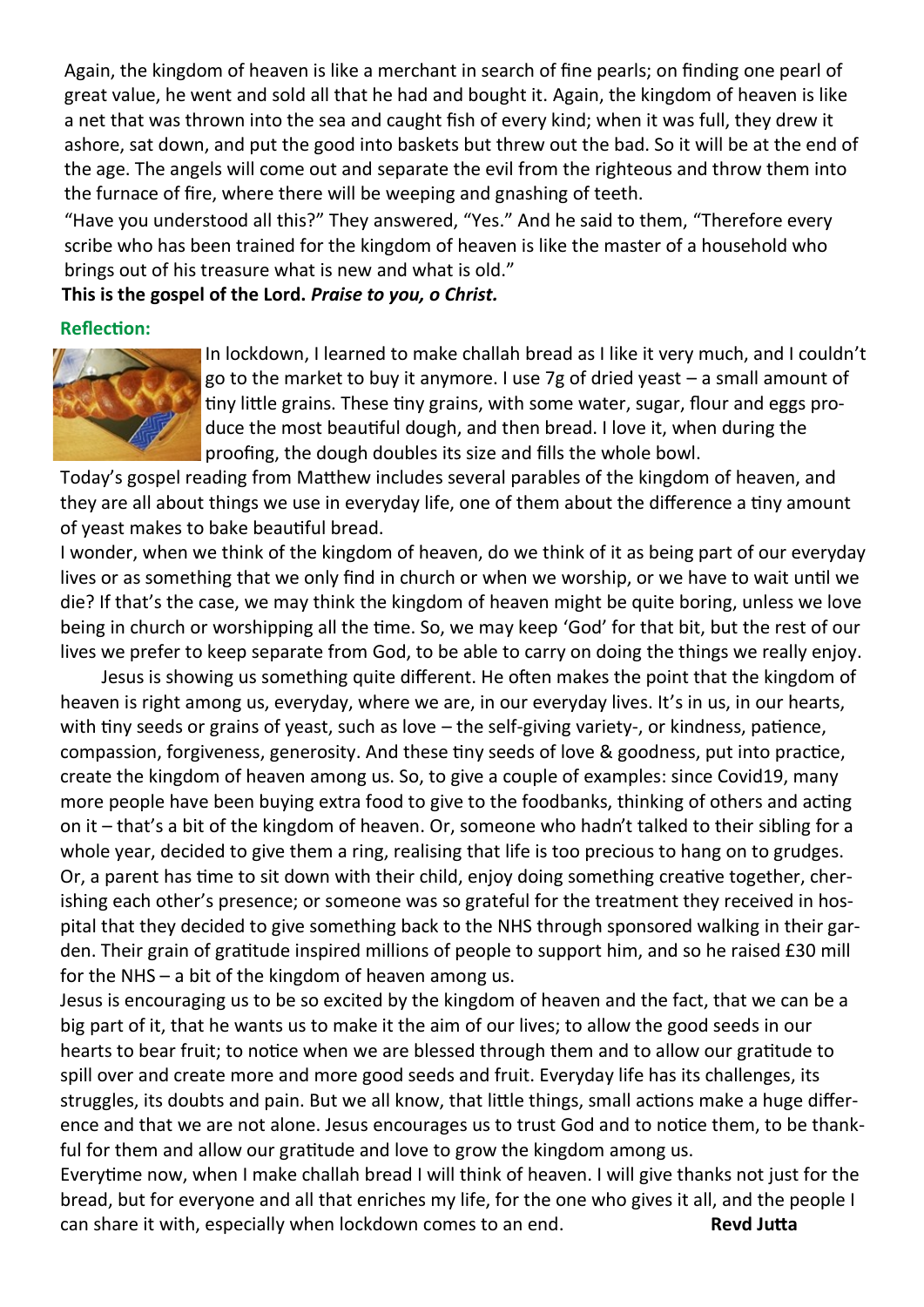*We are the body of Christ. In the one Spirit we were all baptized into one body. Let us then pursue all that makes for peace and builds up our common life.*  **Alleluia! The peace of the Lord be always with you.**

## **Here are the words of two hymns you may like to sing or pray this week:**

Take my life and let it be consecrated, Lord, to thee. Take my moments and my days; let them flow in endless praise.

Take my hands and let them move at the impulse of thy love. Take my feet and let them be swift and beautiful for thee.

Take my voice and let me sing always, only, for my King. Take my lips and let them be filled with messages from thee.

Take my silver and my gold; not a mite would I withhold. Take my intellect and use every power as thou shalt choose.

Take my will and make it thine; it shall be no longer mine. Take my heart it is thine own; it shall be thy royal throne.

Take my love; my Lord, I pour at thy feet its treasure store. Take myself, and I will be ever, only, all for thee.

Praise him, praise him, Jesus, our blessed Redeemer! Sing, O earth, his wonderful love proclaim! Hail him, hail him, highest archangels in glory; strength and honour give to his holy name! Like a shepherd, Jesus will guard his children; in his arms he carries them all day long.

*Praise him, praise him! Tell of his excellent greatness; praise him, praise him, ever in joyful song!*

Praise him, praise him, Jesus, our blessed Redeemer! For our sins he suffered and bled and died; he, our Rock, our hope of eternal salvation, hail him, hail him! Jesus the crucified! Sound his praises! Jesus who bore our sorrows, love unbounded, wonderful, deep and strong.

Praise him, praise him, Jesus, our blessed Redeemer! Heavenly portals loud with hosannas ring! Jesus Saviour, reigneth forever and ever; crown him, crown him, Prophet and Priest and King!

*Call this number* ↓ *for free*, for a greeting from Justin Welby, Archbishop of Canterbury! Then listen to hymns being sung, prayers, or reflections. Give it a go, it's a lovely way to worship from home!



A free phone line of hymns, reflections and prayers